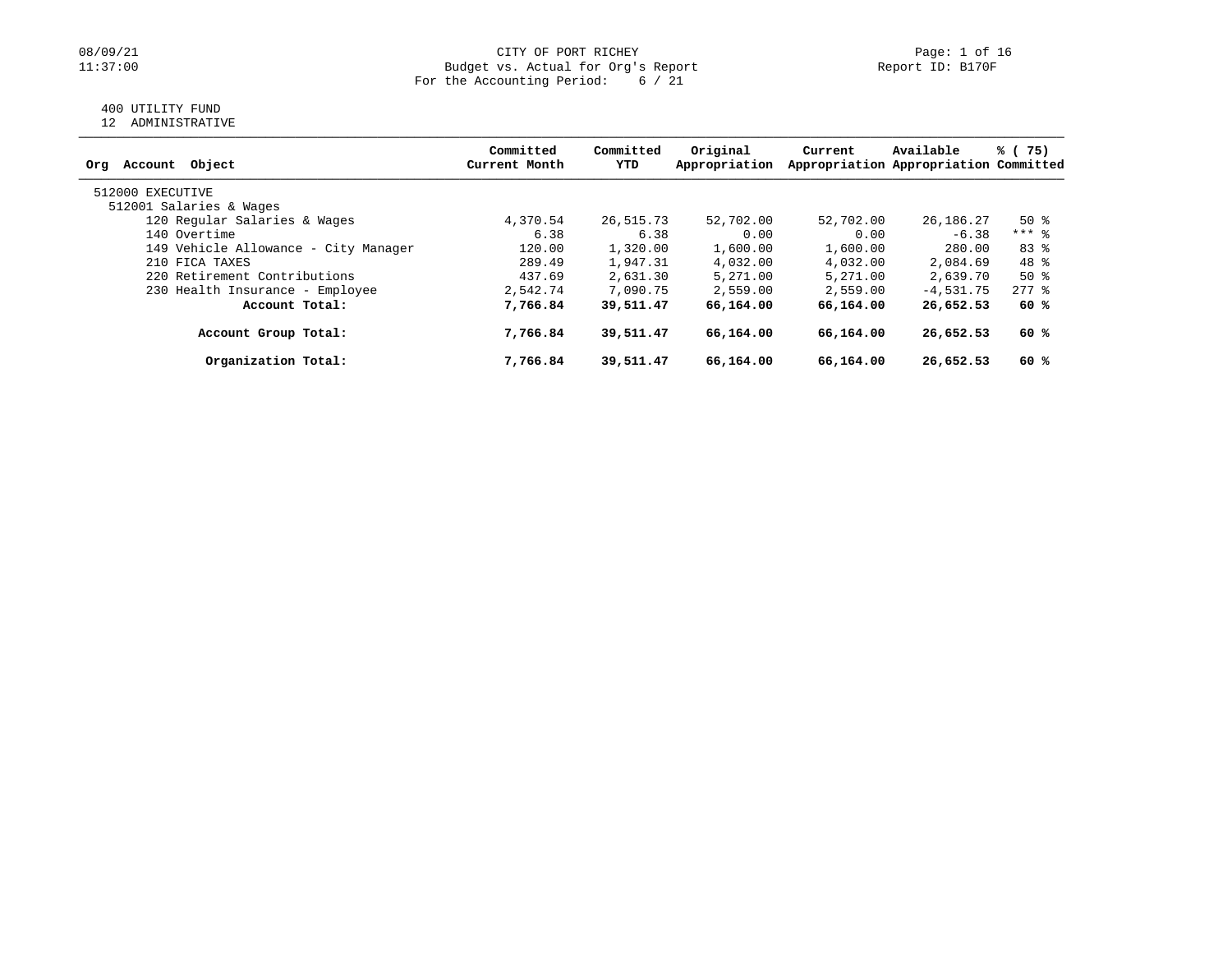# 08/09/21 CITY OF PORT RICHEY Page: 2 of 16<br>
Budget vs. Actual for Org's Report Page: 2 Of 16<br>
Page: 2 of 16 Budget vs. Actual for Org's Report For the Accounting Period: 6 / 21

# 400 UTILITY FUND

13 FINANCE

| Account Object<br>Ora             | Committed<br>Current Month | Committed<br>YTD | Original<br>Appropriation | Current   | Available<br>Appropriation Appropriation Committed | % (75)  |
|-----------------------------------|----------------------------|------------------|---------------------------|-----------|----------------------------------------------------|---------|
| 513000 FINANCIAL & ADMINISTRATIVE |                            |                  |                           |           |                                                    |         |
| 513001 Salary & Wages             |                            |                  |                           |           |                                                    |         |
| 120 Regular Salaries & Wages      | 852.16                     | 10,968.36        | 18,263.00                 | 18,263.00 | 7,294.64                                           | 60 %    |
| 140 Overtime                      | 0.00                       | 61.63            | 0.00                      | 0.00      | $-61.63$                                           | $***$ 8 |
| 210 FICA TAXES                    | 65.19                      | 832.09           | 1,401.00                  | 1,401.00  | 568.91                                             | 59%     |
| 220 Retirement Contributions      | 85.22                      | 1,103.00         | 1,831.00                  | 1,831.00  | 728.00                                             | 60 %    |
| 230 Health Insurance - Employee   | 258.34                     | 1,755.94         | 3,597.00                  | 3.597.00  | 1,841.06                                           | 49 %    |
| Account Total:                    | 1,260.91                   | 14,721.02        | 25,092.00                 | 25,092.00 | 10,370.98                                          | 59 %    |
| Account Group Total:              | 1,260.91                   | 14,721.02        | 25,092.00                 | 25,092.00 | 10,370.98                                          | 59 %    |
| Organization Total:               | 1,260.91                   | 14,721.02        | 25,092.00                 | 25,092.00 | 10,370.98                                          | 59 %    |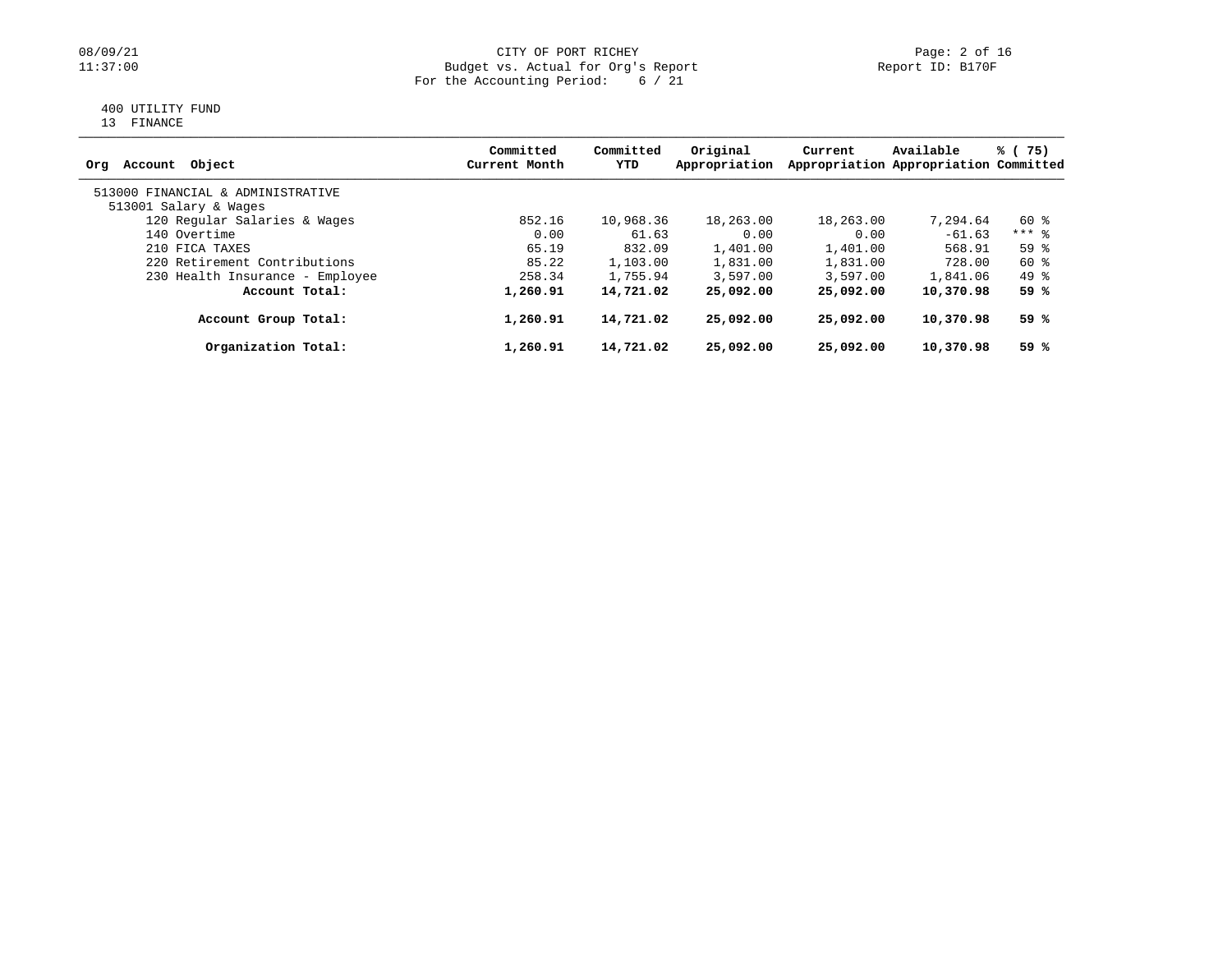# 08/09/21 CITY OF PORT RICHEY Page: 3 of 16<br>
Budget vs. Actual for Org's Report Page: 1 Page: 3 of 16<br>
Page: 3 of 16 Budget vs. Actual for Org's Report For the Accounting Period: 6 / 21

### 400 UTILITY FUND 14 LEGAL

| Account Object<br>Ora                         | Committed<br>Current Month | Committed<br>YTD | Original<br>Appropriation | Current   | Available<br>Appropriation Appropriation Committed | % (75) |
|-----------------------------------------------|----------------------------|------------------|---------------------------|-----------|----------------------------------------------------|--------|
| 514000 LEGAL<br>514300 Operating Expenditures |                            |                  |                           |           |                                                    |        |
| 319 City Attorney                             | 1,574.00                   | 13,448.30        | 20,000.00                 | 20,000.00 | 6,551.70                                           | 67 %   |
| Account Total:                                | 1,574.00                   | 13,448.30        | 20,000.00                 | 20,000.00 | 6,551.70                                           | 67 %   |
| Account Group Total:                          | 1,574.00                   | 13,448.30        | 20,000.00                 | 20,000.00 | 6,551.70                                           | 67 %   |
| Organization Total:                           | 1,574.00                   | 13,448.30        | 20,000.00                 | 20,000.00 | 6,551.70                                           | 67 %   |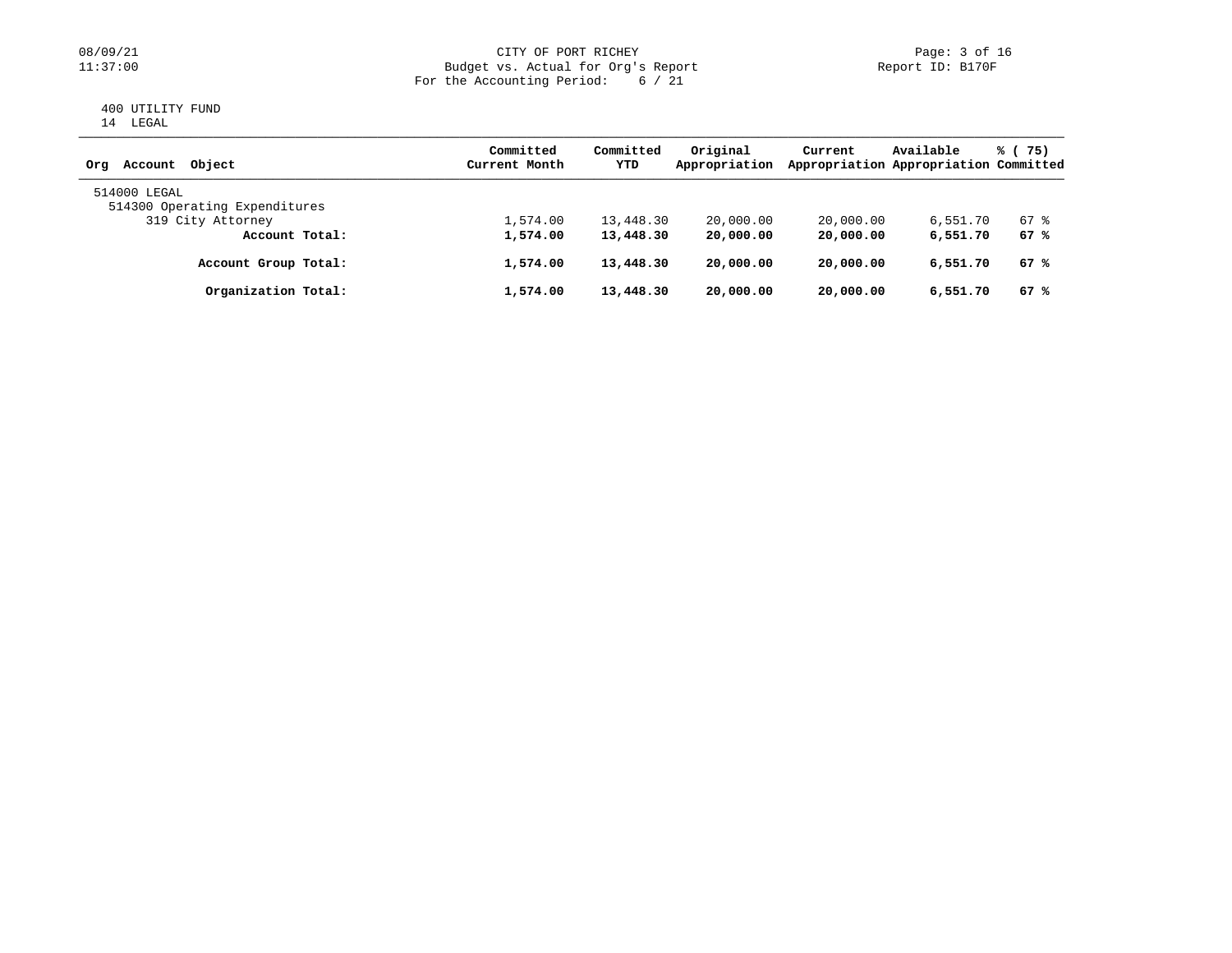# 400 UTILITY FUND

20 DISPATCH DEPARTMENT

| Account Object<br>Org           | Committed<br>Current Month | Committed<br>YTD | Original<br>Appropriation | Current    | Available<br>Appropriation Appropriation Committed | % (75) |
|---------------------------------|----------------------------|------------------|---------------------------|------------|----------------------------------------------------|--------|
| 520000 PUBLIC SAFETY            |                            |                  |                           |            |                                                    |        |
| 520001 Salaries & Wages         |                            |                  |                           |            |                                                    |        |
| 120 Regular Salaries & Wages    | 4,956.12                   | 47,393.91        | 62,673.00                 | 62,673.00  | 15,279.09                                          | 76 %   |
| 130 Part-time Salaries & Wages  | 867.20                     | 5,690.40         | 20,256.00                 | 20,256.00  | 14,565.60                                          | $28$ % |
| 140 Overtime                    | 91.24                      | 429.23           | 4,339.00                  | 4,339.00   | 3,909.77                                           | $10*$  |
| 160 Holiday Pay                 | 117.51                     | 2,642.61         | 5,274.00                  | 5,274.00   | 2,631.39                                           | $50*$  |
| 210 FICA TAXES                  | 460.27                     | 4,285.01         | 7,207.00                  | 7,207.00   | 2,921.99                                           | 59%    |
| 220 Retirement Contributions    | 598.63                     | 5,576.09         | 9,421.00                  | 9,421.00   | 3,844.91                                           | 59%    |
| 230 Health Insurance - Employee | 3,412.66                   | 17,067.14        | 20,399.00                 | 20,399.00  | 3,331.86                                           | $84$ % |
| Account Total:                  | 10,503.63                  | 83,084.39        | 129,569.00                | 129,569.00 | 46,484.61                                          | 64%    |
| Account Group Total:            | 10,503.63                  | 83,084.39        | 129,569.00                | 129,569.00 | 46,484.61                                          | 64 %   |
| Organization Total:             | 10,503.63                  | 83,084.39        | 129,569.00                | 129,569.00 | 46,484.61                                          | 64 %   |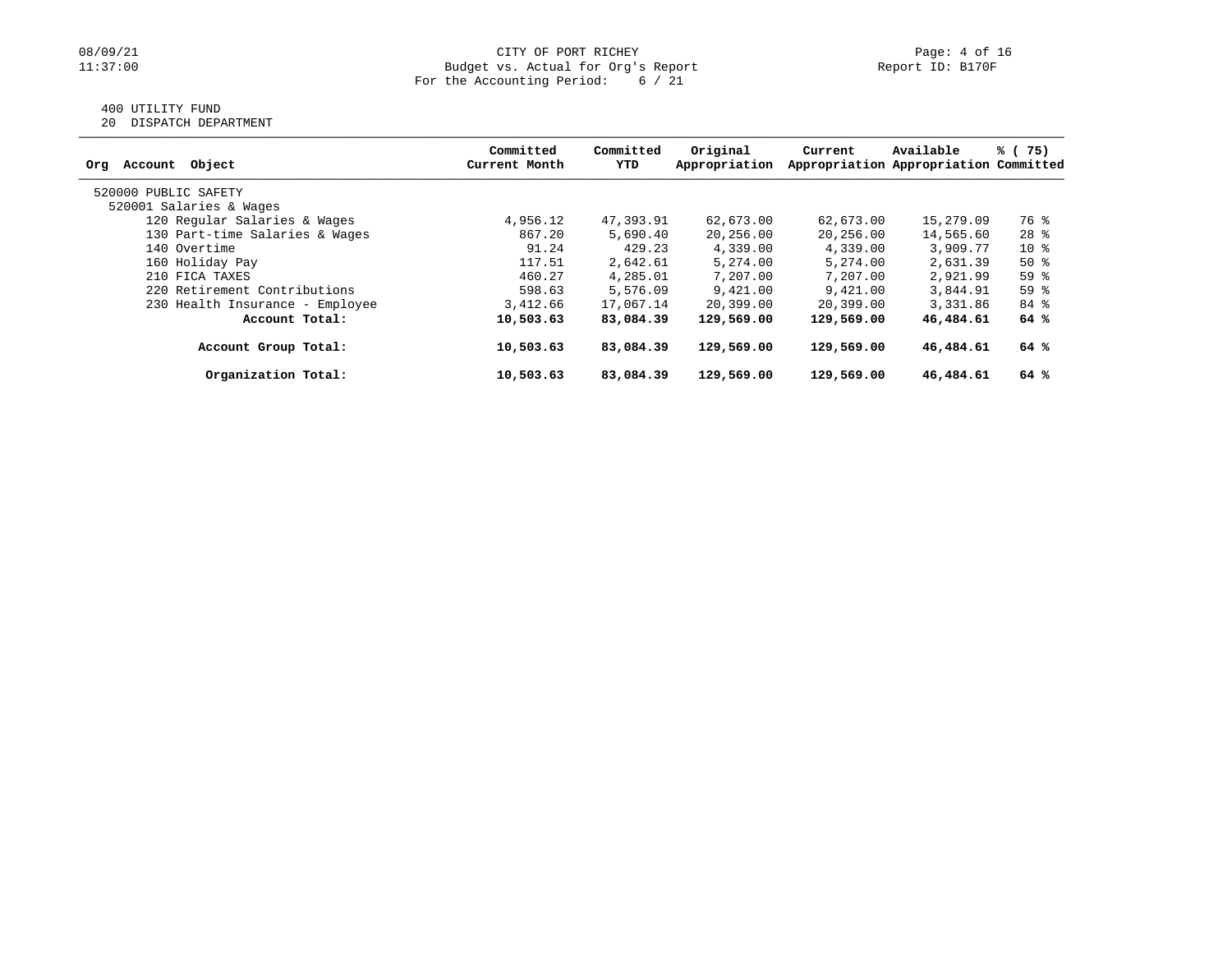# 08/09/21 CITY OF PORT RICHEY Page: 5 of 16<br>11:37:00 Budget vs. Actual for Org's Report Page: 5 of 16<br>Report ID: B170F Budget vs. Actual for Org's Report For the Accounting Period: 6 / 21

### 400 UTILITY FUND 26 HUMAN RESOURCES

| Object<br>Account<br>Org        | Committed<br>Current Month | Committed<br>YTD | Original<br>Appropriation | Current   | Available<br>Appropriation Appropriation Committed | % (75) |
|---------------------------------|----------------------------|------------------|---------------------------|-----------|----------------------------------------------------|--------|
| 526000                          |                            |                  |                           |           |                                                    |        |
| 526001 Salaries & Wages         |                            |                  |                           |           |                                                    |        |
| 120 Regular Salaries & Wages    | 0.00                       | 5,242.58         | 13,000.00                 | 13,000.00 | 7,757.42                                           | 40 %   |
| 140 Overtime                    | 0.00                       | 92.87            | 225.00                    | 225.00    | 132.13                                             | 41 %   |
| 210 FICA TAXES                  | 0.00                       | 402.51           | 1,017.00                  | 1,017.00  | 614.49                                             | 40 %   |
| 220 Retirement Contributions    | 0.00                       | 533.55           | 1,323.00                  | 1,323.00  | 789.45                                             | 40 %   |
| 230 Health Insurance - Employee | 0.00                       | 855.60           | 2,556.00                  | 2,556.00  | 1,700.40                                           | $33*$  |
| Account Total:                  | 0.00                       | 7,127.11         | 18,121.00                 | 18,121.00 | 10,993.89                                          | 39%    |
| Account Group Total:            | 0.00                       | 7,127.11         | 18,121.00                 | 18,121.00 | 10,993.89                                          | 39 %   |
| Organization Total:             | 0.00                       | 7,127.11         | 18,121.00                 | 18,121.00 | 10,993.89                                          | 39%    |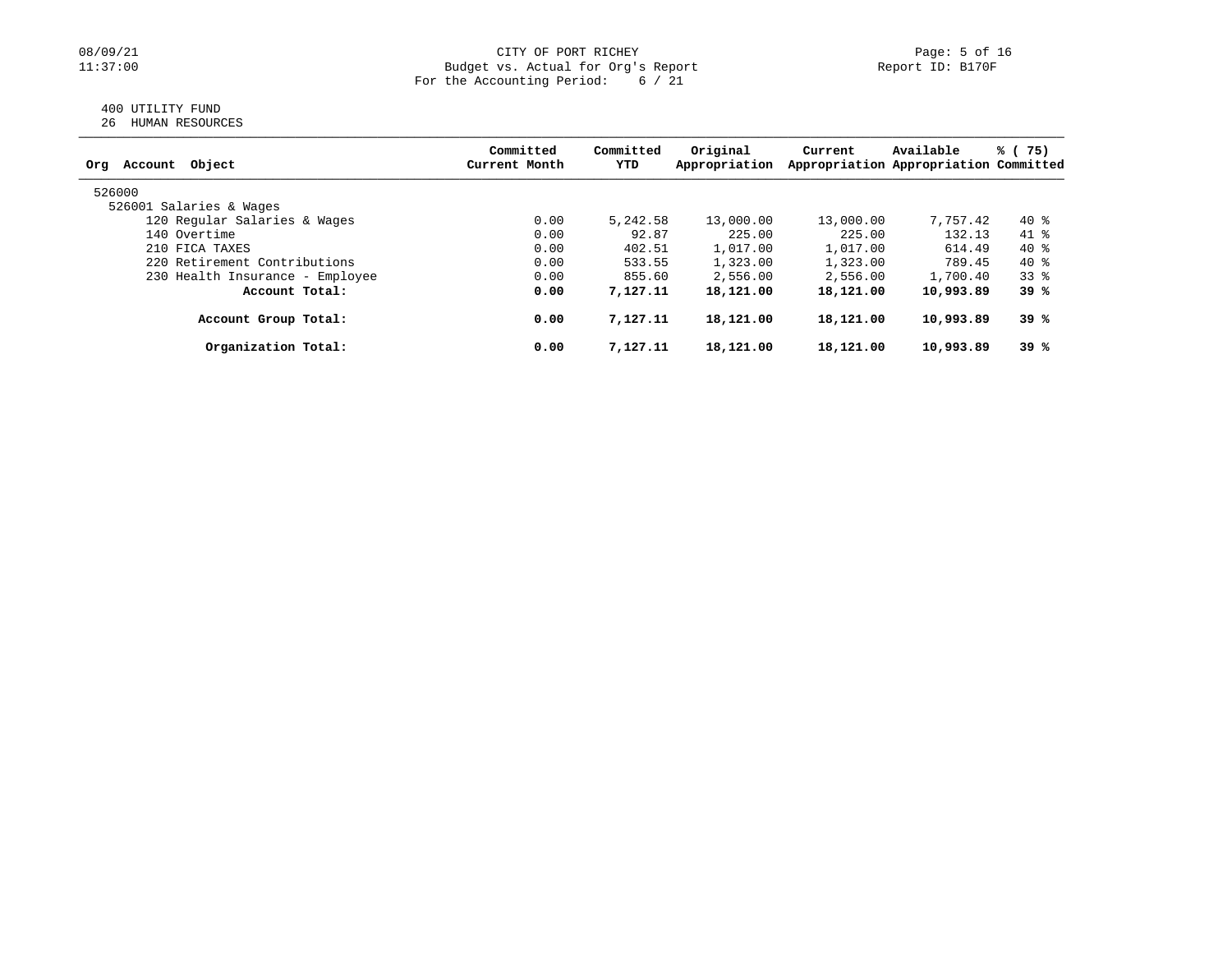# 08/09/21 CITY OF PORT RICHEY Page: 6 of 16<br>11:37:00 Budget vs. Actual for Org's Report Page: 6 Of 16<br>Report ID: B170F Budget vs. Actual for Org's Report For the Accounting Period: 6 / 21

# 400 UTILITY FUND

33 WATER DISTRIBUTION

| Org Account Object                  | Committed<br>Current Month | Committed<br><b>YTD</b> | Original   | Current<br>Appropriation Appropriation Appropriation Committed | Available    | % (75)              |
|-------------------------------------|----------------------------|-------------------------|------------|----------------------------------------------------------------|--------------|---------------------|
| 533000 WATER UTILITY SERVICES       |                            |                         |            |                                                                |              |                     |
| 533001 Salaries & Wages             |                            |                         |            |                                                                |              |                     |
| 120 Regular Salaries & Wages        | 8,380.34                   | 89,663.55               | 176,342.00 | 176,342.00                                                     | 86,678.45    | $51$ %              |
| 140 Overtime                        | 954.00                     | 7,724.08                | 15,388.00  | 15,388.00                                                      | 7,663.92     | $50*$               |
| 210 FICA TAXES                      | 713.31                     | 7,280.49                | 18,522.00  | 18,522.00                                                      | 11,241.51    | 39 <sup>8</sup>     |
| 220 Retirement Contributions        | 931.04                     | 9,343.71                | 24, 111.00 | 24, 111.00                                                     | 14,767.29    | 39 <sup>8</sup>     |
| 230 Health Insurance - Employee     | 5, 115. 12                 | 37,539.46               | 43,179.00  | 43,179.00                                                      | 5,639.54     | 87%                 |
| Account Total:                      | 16,093.81                  | 151,551.29              | 277,542.00 | 277,542.00                                                     | 125,990.71   | 55%                 |
| 533300 Operating Expenditures       |                            |                         |            |                                                                |              |                     |
| 301 Training                        | 0.00                       | 628.45                  | 3,000.00   | 3,000.00                                                       | 2,371.55     | $21$ %              |
| 315 Physical Exams                  | 0.00                       | 0.00                    | 1,000.00   | 1,000.00                                                       | 1,000.00     | 0 <sup>8</sup>      |
| 322 Locates                         | 132.37                     | 1,295.37                | 2,000.00   | 2,000.00                                                       | 704.63       | $65$ $%$            |
| 328 Professional Services           | 0.00                       | 312.00                  | 1,000.00   | 1,000.00                                                       | 688.00       | $31$ $8$            |
| 409 Cellular Phone                  | 417.09                     | 3,574.67                | 5,360.00   | 5,360.00                                                       | 1,785.33     | 67%                 |
| 430 Electricity                     | 636.89                     | 1,620.76                | 3,000.00   | 3,000.00                                                       | 1,379.24     | 54 %                |
| 432 Water Utility Expense           | 9.71                       | 88.70                   | 200.00     | 200.00                                                         | 111.30       | 44 %                |
| 434 Sewer Utility Expense           | 12.07                      | 112.24                  | 300.00     | 300.00                                                         | 187.76       | 37%                 |
| 436 Stormwater Utility Expense      | 59.00                      | 531.00                  | 300.00     | 300.00                                                         | $-231.00$    | $177$ $\frac{6}{5}$ |
| 442 Rental Equipment                | 0.00                       | 0.00                    | 1,200.00   | 1,200.00                                                       | 1,200.00     | 0 <sup>8</sup>      |
| 446 Hydrant repairs                 | 0.00                       | 247.77                  | 4,000.00   | 4,000.00                                                       | 3,752.23     | 6 %                 |
| 460 Building Maintenance            | 0.00                       | 0.00                    | 1,000.00   | 1,000.00                                                       | 1,000.00     | 0 <sup>8</sup>      |
| 461 Technology/Software Maintenance | 0.00                       | 442.68                  | 1,000.00   | 1,000.00                                                       | 557.32       | 44 %                |
| 462 Maintenance                     | 265.34                     | 878.36                  | 2,000.00   | 2,000.00                                                       | 1,121.64     | 44 %                |
| 463 Meter Repairs/Calibration       | 2,000.00                   | 46,516.16               | 60,000.00  | 60,000.00                                                      | 13,483.84    | 78 %                |
| 465 Vehicle Expense                 | 745.93                     | 4,600.36                | 15,000.00  | 15,000.00                                                      | 10,399.64    | $31$ %              |
| 467 Equipment Maintenance           | 0.00                       | 212.58                  | 8,000.00   | 8,000.00                                                       | 7,787.42     | 3 <sup>8</sup>      |
| 468 Mains/Repairs                   | 4,241.22                   | 19,549.79               | 65,000.00  | 65,000.00                                                      | 45, 450.21   | $30*$               |
| 502 Miscellaneous                   | 0.00                       | $-222.60$               | 2,000.00   | 2,000.00                                                       | 2,222.60     | $-11$ %             |
| 512 Small Equipment                 | 2,044.43                   | 2,353.38                | 5,000.00   | 5,000.00                                                       | 2,646.62     | 47 %                |
| 514 Safety Equipment                | 0.00                       | 0.00                    | 2,000.00   | 2,000.00                                                       | 2,000.00     | 0 <sup>8</sup>      |
| 520 Fuel Expense                    | 541.71                     | 6,190.50                | 9,000.00   | 9,000.00                                                       | 2,809.50     | 69 %                |
| 525 Uniform Allowance               | 621.76                     | 3,786.39                | 6,000.00   | 6,000.00                                                       | 2,213.61     | $63$ $%$            |
| 528 Chemicals                       | 0.00                       | 0.00                    | 3,000.00   | 3,000.00                                                       | 3,000.00     | 0 <sup>8</sup>      |
| Account Total:                      | 11,727.52                  | 92,718.56               | 200,360.00 | 200,360.00                                                     | 107,641.44   | 46%                 |
| 533600 Capital Outlay               |                            |                         |            |                                                                |              |                     |
| 648 Equipment                       | 0.00                       | 0.00                    | 50,000.00  | 50,000.00                                                      | 50,000.00    | 0 <sup>8</sup>      |
| 650 Vehicles                        | 0.00                       | 86,885.00               | 67,665.00  | 67,665.00                                                      | $-19,220.00$ | 128 %               |
| Account Total:                      | 0.00                       | 86,885.00               | 117,665.00 | 117,665.00                                                     | 30,780.00    | 74 %                |
| Account Group Total:                | 27,821.33                  | 331,154.85              | 595,567.00 | 595,567.00                                                     | 264,412.15   | 56 %                |
| Organization Total:                 | 27,821.33                  | 331,154.85              | 595,567.00 | 595,567.00                                                     | 264,412.15   | 56%                 |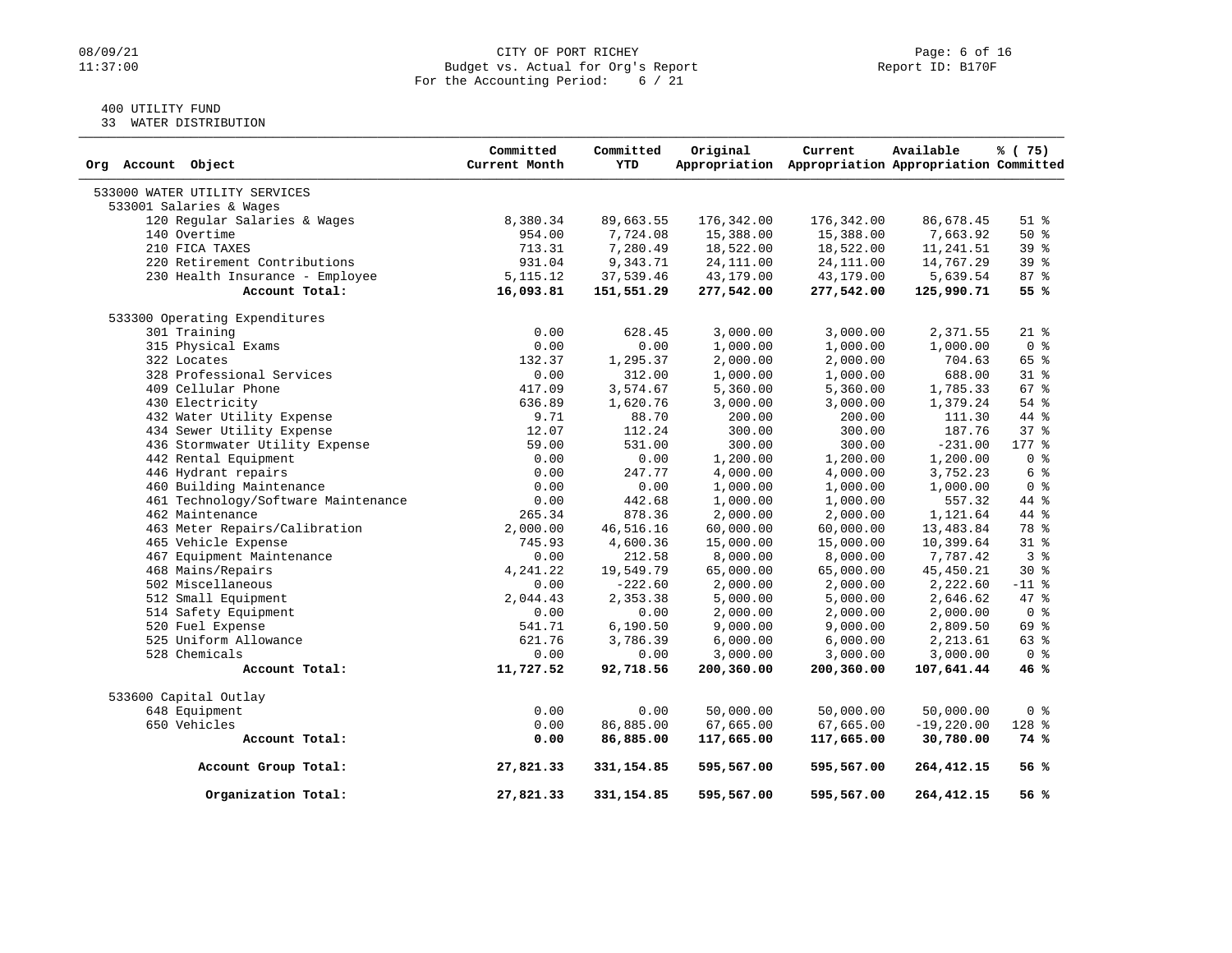# 08/09/21 CITY OF PORT RICHEY Page: 7 of 16<br>11:37:00 Budget vs. Actual for Org's Report Page: 7 Of 16 Budget vs. Actual for Org's Report For the Accounting Period: 6 / 21

# 400 UTILITY FUND

34 WATER TREATMENT PLANT

| Org Account Object                     | Committed<br>Current Month | Committed<br><b>YTD</b> | Original   | Current<br>Appropriation Appropriation Appropriation Committed | Available    | % (75)          |
|----------------------------------------|----------------------------|-------------------------|------------|----------------------------------------------------------------|--------------|-----------------|
| 534000 WATER TREATMENT                 |                            |                         |            |                                                                |              |                 |
| 534001 Salaries & Wages                |                            |                         |            |                                                                |              |                 |
| 120 Regular Salaries & Wages           | 8,217.00                   | 72,904.35               | 94,942.00  | 94,942.00                                                      | 22,037.65    | 77.8            |
| 140 Overtime                           | 1,538.46                   | 13,307.10               | 14,243.00  | 14,243.00                                                      | 935.90       | $93$ $%$        |
| 210 FICA TAXES                         | 738.66                     | 6,525.36                | 9,243.00   | 9,243.00                                                       | 2,717.64     | 71 %            |
| 220 Retirement Contributions           | 975.55                     | 8,621.18                | 12,082.00  | 12,082.00                                                      | 3,460.82     | 71 %            |
| 230 Health Insurance - Employee        | 3,447.56                   | 17,237.80               | 20,484.00  | 20,484.00                                                      | 3,246.20     | 84 %            |
| Account Total:                         | 14,917.23                  | 118,595.79              | 150,994.00 | 150,994.00                                                     | 32,398.21    | 79 %            |
| 534300 Operating Expenditures          |                            |                         |            |                                                                |              |                 |
| 301 Training                           | 0.00                       | 533.00                  | 3,000.00   | 3,000.00                                                       | 2,467.00     | 18 %            |
| 328 Professional Services              | $-4, 228.00$               | 14,446.87               | 60,000.00  | 60,000.00                                                      | 45, 553. 13  | $24$ %          |
| 346 Contractual Services               | 0.00                       | 7,113.00                | 5,000.00   | 5,000.00                                                       | $-2, 113.00$ | 142 %           |
| 409 Cellular Phone                     | 0.00                       | 283.22                  | 1,320.00   | 1,320.00                                                       | 1,036.78     | $21$ $%$        |
| 417 Internet Service                   | 99.99                      | 829.91                  | 1,080.00   | 1,080.00                                                       | 250.09       | 77.8            |
| 430 Electricity                        | 13,728.69                  | 36,037.04               | 60,000.00  | 60,000.00                                                      | 23,962.96    | $60*$           |
| 435 Purchase of Water                  | 0.00                       | 17,073.99               | 50,000.00  | 50,000.00                                                      | 32,926.01    | $34$ %          |
| 452 Chlorine Equipment Maintenance     | 0.00                       | 7,475.95                | 5,000.00   | 5,000.00                                                       | $-2, 475.95$ | 150 %           |
| 453 Ground Storage Tank Maintenance    | 0.00                       | 0.00                    | 8,000.00   | 8,000.00                                                       | 8,000.00     | 0 <sup>8</sup>  |
| 454 Instr/Remote Meter Ser/Calibration | 0.00                       | 1,087.25                | 2,000.00   | 2,000.00                                                       | 912.75       | $54$ %          |
| 455 Laboratory Equipment Maintenance   | 0.00                       | 650.00                  | 7,000.00   | 7,000.00                                                       | 6,350.00     | 9%              |
| 456 Iron Filter Maintenance            | 503.50                     | 2,955.39                | 10,000.00  | 10,000.00                                                      | 7,044.61     | $30*$           |
| 457 Backwash Basin Maintenance         | 303.60                     | 303.60                  | 1,500.00   | 1,500.00                                                       | 1,196.40     | $20*$           |
| 460 Building Maintenance               | 527.94                     | 4,345.10                | 3,000.00   | 3,000.00                                                       | $-1, 345.10$ | 145 %           |
| 464 Plant & Pump Maintenance           | 4,620.31                   | 17, 179.62              | 60,000.00  | 60,000.00                                                      | 42,820.38    | 29%             |
| 465 Vehicle Expense                    | 1,272.64                   | 1,741.73                | 5,000.00   | 5,000.00                                                       | 3,258.27     | 35%             |
| 467 Equipment Maintenance              | 27.98                      | 27.98                   | 500.00     | 500.00                                                         | 472.02       | 6 %             |
| 468 Mains/Repairs                      | 0.00                       | 1,452.52                | 0.00       | 0.00                                                           | $-1,452.52$  | $***$ $-$       |
| 474 Well Construction Repair           | 0.00                       | 2,686.83                | 25,000.00  | 25,000.00                                                      | 22, 313.17   | $11$ %          |
| 477 Generator                          | 0.00                       | 1,505.00                | 5,000.00   | 5,000.00                                                       | 3,495.00     | $30*$           |
| 502 Miscellaneous                      | 410.05                     | 707.00                  | 2,000.00   | 2,000.00                                                       | 1,293.00     | 35%             |
| 512 Small Equipment                    | 2,390.14                   | 2,390.14                | 5,000.00   | 5,000.00                                                       | 2,609.86     | 48 %            |
| 514 Safety Equipment                   | 0.00                       | 220.00                  | 1,500.00   | 1,500.00                                                       | 1,280.00     | 15 <sup>8</sup> |
| 520 Fuel Expense                       | 109.51                     | 1,343.75                | 6,000.00   | 6,000.00                                                       | 4,656.25     | $22$ $%$        |
| 521 Laboratory Supplies                | 0.00                       | 179.48                  | 5,500.00   | 5,500.00                                                       | 5,320.52     | 3%              |
| 525 Uniform Allowance                  | 0.00                       | 507.11                  | 1,000.00   | 1,000.00                                                       | 492.89       | $51$ %          |
| 528 Chemicals                          | 7,110.57                   | 25,867.74               | 40,000.00  | 40,000.00                                                      | 14, 132. 26  | 65 %            |
| 540 Membership Fees                    | 0.00                       | 0.00                    | 1,000.00   | 1,000.00                                                       | 1,000.00     | 0 <sup>8</sup>  |
| 545 Water Samples                      | 0.00                       | 3,343.03                | 6,000.00   | 6,000.00                                                       | 2,656.97     | 56 %            |
| 554 Permit Fees                        | 0.00                       | 182.00                  | 2,500.00   | 2,500.00                                                       | 2,318.00     | 7 %             |
| Account Total:                         | 26,876.92                  | 152,468.25              | 382,900.00 | 382,900.00                                                     | 230,431.75   | 40 %            |
| 534600 Capital Outlay                  |                            |                         |            |                                                                |              |                 |
| 638 Water Trmt Plt Improvements        | 0.00                       | 6,297.06                | 100,000.00 | 100,000.00                                                     | 93,702.94    | 6 %             |
| 643 Small Equipment                    | 4,190.00                   | 17,584.60               | 25,000.00  | 25,000.00                                                      | 7,415.40     | 70 %            |
| Account Total:                         | 4,190.00                   | 23,881.66               | 125,000.00 | 125,000.00                                                     | 101,118.34   | 19%             |
| Account Group Total:                   | 45,984.15                  | 294,945.70              | 658,894.00 | 658,894.00                                                     | 363,948.30   | 45 %            |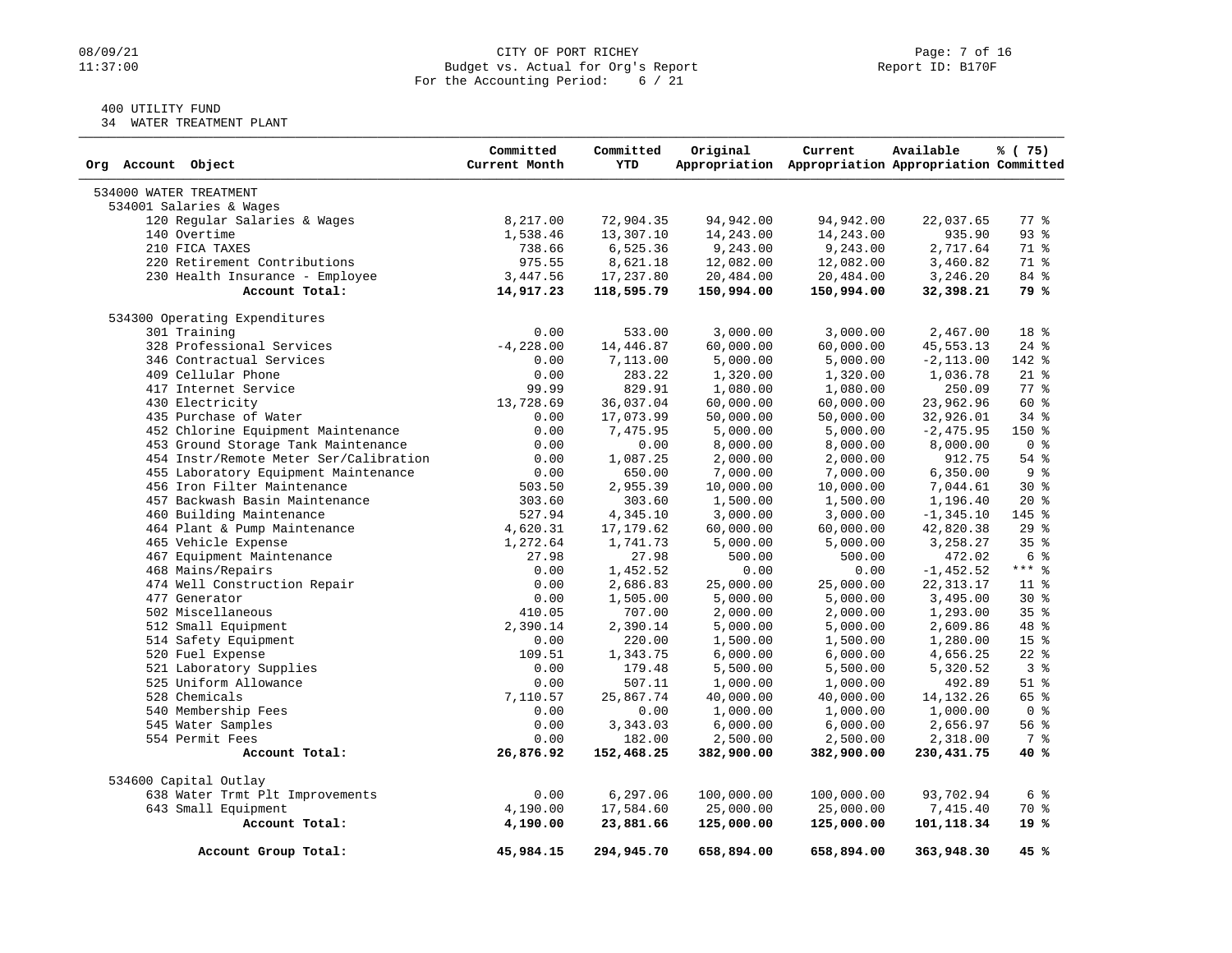# 08/09/21 CITY OF PORT RICHEY Page: 8 of 16<br>11:37:00 Budget vs. Actual for Org's Report Page: 11:37:00 Budget vs. Actual for Org's Report For the Accounting Period: 6 / 21

### 400 UTILITY FUND 34 WATER TREATMENT PLANT

| Orq | Account Object |                     | Committed<br>Current Month | Committed<br>YTD | Original<br>Appropriation Appropriation Appropriation Committed | Current    | Available  | % ( 75) |
|-----|----------------|---------------------|----------------------------|------------------|-----------------------------------------------------------------|------------|------------|---------|
|     |                | Organization Total: | 45,984.15                  | 294,945.70       | 658,894,00                                                      | 658,894.00 | 363,948.30 | 45 %    |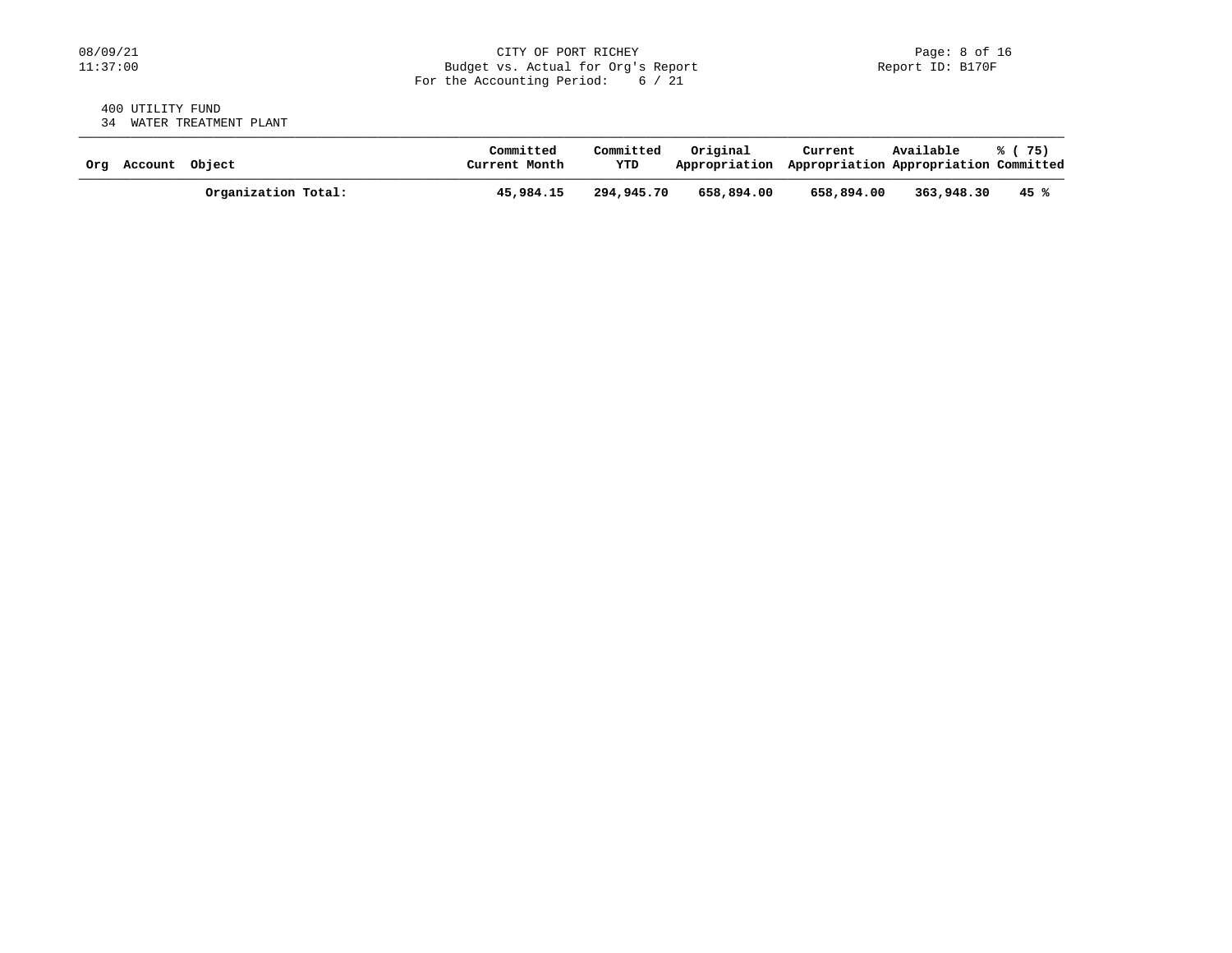# 08/09/21 CITY OF PORT RICHEY Page: 9 of 16<br>11:37:00 Budget vs. Actual for Org's Report Page: 9 Of 16 Budget vs. Actual for Org's Report For the Accounting Period: 6 / 21

# 400 UTILITY FUND

35 WASTEWATER SERVICES

| Org Account Object                  | Committed<br>Current Month | Committed<br>YTD | Original                | Current<br>Appropriation Appropriation Appropriation Committed | Available   | % (75)         |
|-------------------------------------|----------------------------|------------------|-------------------------|----------------------------------------------------------------|-------------|----------------|
| 535000 SEWER/WASTEWATER SERVICES    |                            |                  |                         |                                                                |             |                |
| 535001 Salaries & Wages             |                            |                  |                         |                                                                |             |                |
| 120 Regular Salaries & Wages        | 6,304.30                   | 60,626.29        | 100,482.00              | 100,482.00                                                     | 39,855.71   | $60*$          |
| 140 Overtime                        | 795.37                     | 5,542.58         | 6,956.00                | 6,956.00                                                       | 1,413.42    | 80 %           |
| 210 FICA TAXES                      | 543.13                     | 5,059.49         | 8,625.00                | 8,625.00                                                       | 3,565.51    | 59 %           |
| 220 Retirement Contributions        | 709.97                     | 6,616.90         | 11,275.00               | 11,275.00                                                      | 4,658.10    | 59%            |
| 230 Health Insurance - Employee     | 1,705.94                   | 10,251.37        | 33, 227.00              | 33, 227.00                                                     | 22,975.63   | $31*$          |
| Account Total:                      | 10,058.71                  | 88,096.63        | 160,565.00              | 160,565.00                                                     | 72,468.37   | 55 %           |
| 535300 Operating Expenditures       |                            |                  |                         |                                                                |             |                |
| 301 Training                        | 0.00                       | 34.50            | 3,000.00                | 3,000.00                                                       | 2,965.50    | 1 <sup>8</sup> |
| 315 Physical Exams                  | 0.00                       | 0.00             | 660.00                  | 660.00                                                         | 660.00      | 0 <sup>8</sup> |
| 318 Engineering                     | 0.00                       | 0.00             | 1,500.00                | 1,500.00                                                       | 1,500.00    | 0 <sup>8</sup> |
| 328 Professional Services           | 0.00                       | 719.00           | 5,000.00                | 5,000.00                                                       | 4,281.00    | $14*$          |
| 346 Contractual Services            | 139.00                     | 139.00           | 0.00                    | 0.00                                                           | $-139.00$   | $***$ $%$      |
| 430 Electricity                     | 5,636.97                   | 30,985.89        | 45,000.00               | 45,000.00                                                      | 14,014.11   | 69 %           |
| 435 Purchase of Water               | 0.00                       | 4,484.66         | 0.00                    | 0.00                                                           | $-4,484.66$ | $***$ $%$      |
| 437 Sewer Treatment                 | 50,525.78                  | 548,667.23       | 900,000.00              | 900,000.00                                                     | 351, 332.77 | 61 %           |
| 460 Building Maintenance            | 0.00                       | 198.28           | 2,500.00                | 2,500.00                                                       | 2,301.72    | 8 %            |
| 461 Technology/Software Maintenance | 0.00                       | 0.00             | 1,000.00                | 1,000.00                                                       | 1,000.00    | 0 <sup>8</sup> |
| 463 Meter Repairs/Calibration       | 0.00                       | 0.00             | 4,000.00                | 4,000.00                                                       | 4,000.00    | 0 <sup>8</sup> |
| 464 Plant & Pump Maintenance        | 4,872.42                   | 51, 316.84       | 132,000.00              | 132,000.00                                                     | 80,683.16   | 39 %           |
| 465 Vehicle Expense                 | 37.97                      | 1,577.07         | 7,000.00                | 7,000.00                                                       | 5,422.93    | $23$ %         |
| 467 Equipment Maintenance           | 0.00                       | 3, 185. 43       | 8,000.00                | 8,000.00                                                       | 4,814.57    | $40*$          |
| 468 Mains/Repairs                   | 7,429.85                   | 9,527.41         | 30,000.00               | 30,000.00                                                      | 20,472.59   | 32%            |
| 502 Miscellaneous                   | 0.00                       | 473.36           | 1,500.00                | 1,500.00                                                       | 1,026.64    | $32$ $%$       |
| 512 Small Equipment                 | 0.00                       | 1,419.99         | 3,000.00                | 3,000.00                                                       | 1,580.01    | 47 %           |
| 514 Safety Equipment                | 0.00                       | 0.00             | 1,000.00                | 1,000.00                                                       | 1,000.00    | 0 <sup>8</sup> |
| 520 Fuel Expense                    | 1,118.04                   | 5,139.17         | 10,000.00               | 10,000.00                                                      | 4,860.83    | $51$ %         |
| 525 Uniform Allowance               | 150.84                     | 1,499.32         | 3,000.00                | 3,000.00                                                       | 1,500.68    | 50%            |
| 528 Chemicals                       | 0.00                       | 94.26            | 4,000.00                | 4,000.00                                                       | 3,905.74    | 2 <sup>8</sup> |
| Account Total:                      | 69,910.87                  |                  | 659,461.41 1,162,160.00 | 1,162,160.00                                                   | 502,698.59  | 57%            |
| 535600 Capital Outlay               |                            |                  |                         |                                                                |             |                |
| 643 Small Equipment                 | 0.00                       | 0.00             | 35,000.00               | 35,000.00                                                      | 35,000.00   | 0 <sup>8</sup> |
| 650 Vehicles                        | 0.00                       | 61,835.50        | 125,000.00              | 125,000.00                                                     | 63,164.50   | 49 %           |
| Account Total:                      | 0.00                       | 61,835.50        | 160,000.00              | 160,000.00                                                     | 98,164.50   | 39%            |
| Account Group Total:                | 79,969.58                  |                  | 809,393.54 1,482,725.00 | 1,482,725.00                                                   | 673,331.46  | 55%            |
| Organization Total:                 | 79,969.58                  |                  | 809,393.54 1,482,725.00 | 1,482,725.00                                                   | 673,331.46  | 55 %           |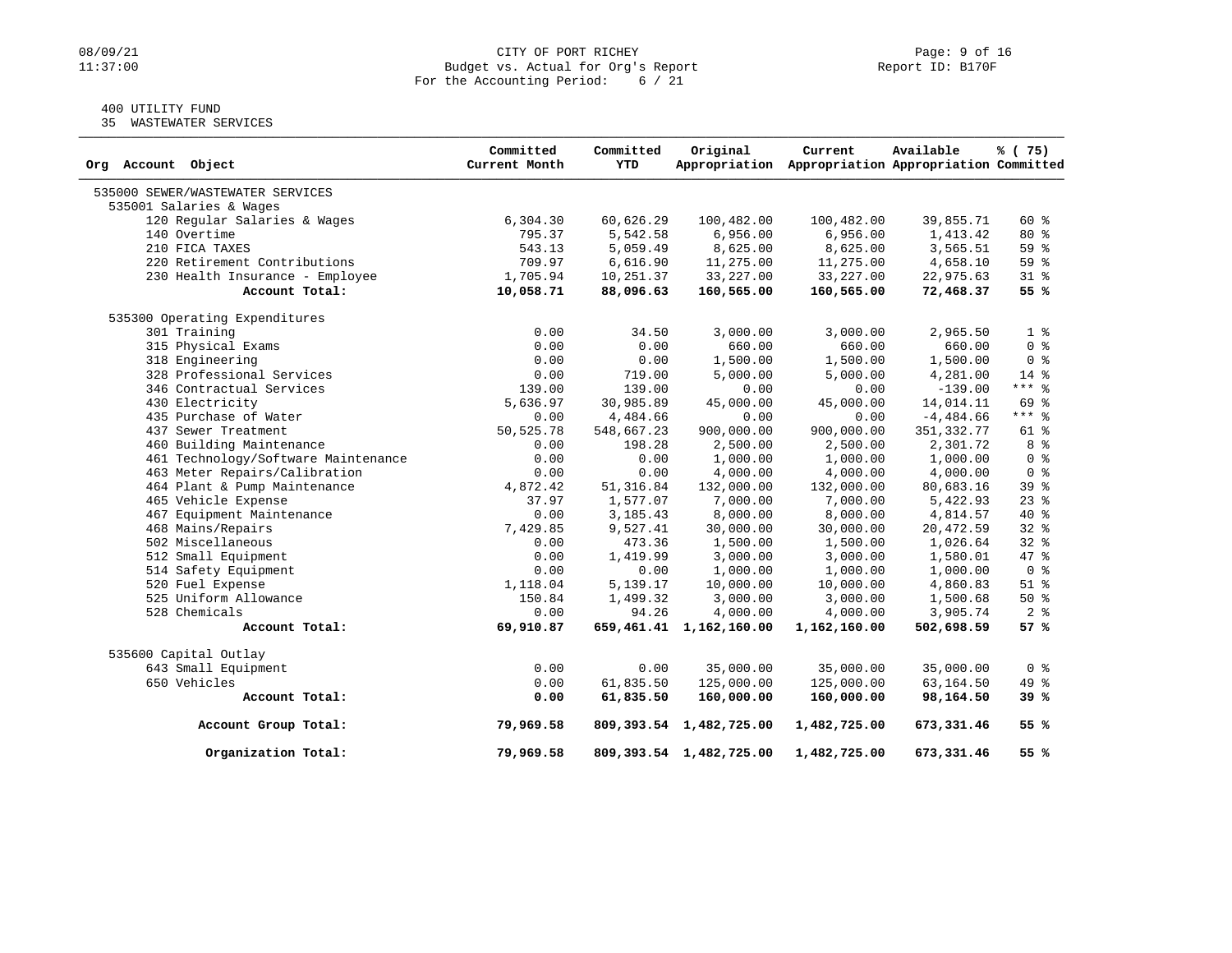# 08/09/21 CITY OF PORT RICHEY Page: 10 of 16<br>Budget vs. Actual for Org's Report Page: 10 of 16<br>Report ID: B170F Budget vs. Actual for Org's Report For the Accounting Period: 6 / 21

## 400 UTILITY FUND

36 ADMINISTRATION/BILLING

| Object<br>Account<br>Orq                | Committed<br>Current Month | Committed<br>YTD | Original<br>Appropriation | Current    | Available<br>Appropriation Appropriation Committed | % (75)          |
|-----------------------------------------|----------------------------|------------------|---------------------------|------------|----------------------------------------------------|-----------------|
|                                         |                            |                  |                           |            |                                                    |                 |
| 536000 WATER-SEWER COMBINATION SERVICES |                            |                  |                           |            |                                                    |                 |
| 536001 Salaries & Wages                 |                            |                  |                           |            |                                                    |                 |
| 120 Regular Salaries & Wages            | 4,873.60                   | 61,548.71        | 96,592.00                 | 96,592.00  | 35,043.29                                          | 64 %            |
| 140 Overtime                            | 0.00                       | 72.91            | 500.00                    | 500.00     | 427.09                                             | 15 <sup>8</sup> |
| 210 FICA TAXES                          | 372.82                     | 4,651.82         | 7,422.00                  | 7,422.00   | 2,770.18                                           | 63 %            |
| 220 Retirement Contributions            | 487.36                     | 6,162.17         | 9,701.00                  | 9,701.00   | 3,538.83                                           | 64 %            |
| 230 Health Insurance - Employee         | 5, 115. 12                 | 24,723.75        | 30,609.00                 | 30,609.00  | 5,885.25                                           | 81 %            |
| Account Total:                          | 10,848.90                  | 97,159.36        | 144,824.00                | 144,824.00 | 47,664.64                                          | 67%             |
| 536300 Operating Expenditures           |                            |                  |                           |            |                                                    |                 |
| 328 Professional Services               | 26,757.45                  | 29,951.66        | 30,000.00                 | 36,000.00  | 6,048.34                                           | 83 %            |
| 420 Postage                             | 0.00                       | 6.00             | 3,000.00                  | 3,000.00   | 2,994.00                                           | 0 <sup>8</sup>  |
| 461 Technology/Software Maintenance     | 19,005.76                  | 30,309.87        | 32,000.00                 | 32,000.00  | 1,690.13                                           | 95%             |
| 470 Printing & Binding                  | 0.00                       | 733.00           | 2,000.00                  | 2,000.00   | 1,267.00                                           | 37%             |
| 502 Miscellaneous                       | 0.00                       | 24.95            | 1,075.00                  | 1,075.00   | 1,050.05                                           | 2 <sup>8</sup>  |
| 512 Small Equipment                     | 362.44                     | 2,752.04         | 4,200.00                  | 4,200.00   | 1,447.96                                           | 66 %            |
| 525 Uniform Allowance                   | 0.00                       | 242.29           | 400.00                    | 400.00     | 157.71                                             | 61 %            |
| 556 Bank Charges                        | 2,039.21                   | 17,713.36        | 53,200.00                 | 47,200.00  | 29,486.64                                          | 38 <sup>8</sup> |
| Account Total:                          | 48,164.86                  | 81,733.17        | 125,875.00                | 125,875.00 | 44,141.83                                          | 65%             |
| Account Group Total:                    | 59,013.76                  | 178,892.53       | 270,699.00                | 270,699.00 | 91,806.47                                          | 66%             |
| Organization Total:                     | 59,013.76                  | 178,892.53       | 270,699.00                | 270,699.00 | 91,806.47                                          | 66%             |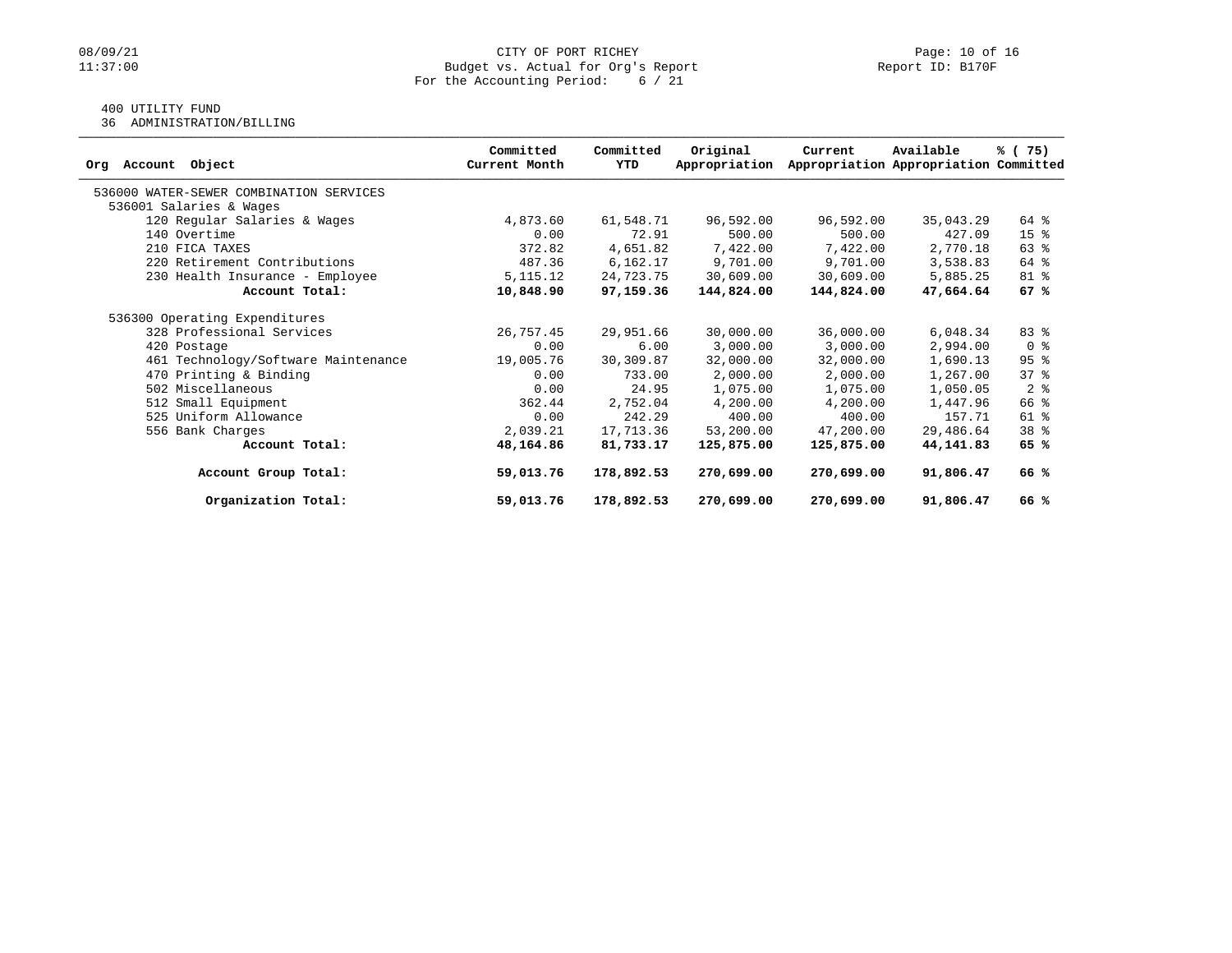# 400 UTILITY FUND

41 PUBLIC WORKS DEPARTMENT

| Account Object<br>Ora                                      | Committed<br>Current Month | Committed<br>YTD | Original<br>Appropriation | Current  | Available<br>Appropriation Appropriation Committed | % (75)  |
|------------------------------------------------------------|----------------------------|------------------|---------------------------|----------|----------------------------------------------------|---------|
| 541000 ROAD & STREET FACILITIES<br>541001 Salaries & Wages |                            |                  |                           |          |                                                    |         |
| 120 Regular Salaries & Wages                               | 371.25                     | 371.25           | 0.00                      | 0.00     | $-371.25$                                          | $***$ 8 |
| 230 Health Insurance - Employee                            | 0.00                       | $-486.19$        | 3.063.00                  | 3.063.00 | 3,549.19                                           | $-16$ % |
| Account Total:                                             | 371.25                     | $-114.94$        | 3,063,00                  | 3,063,00 | 3,177.94                                           | $-4$ %  |
| Account Group Total:                                       | 371.25                     | $-114.94$        | 3,063,00                  | 3,063,00 | 3,177.94                                           | $-4$ %  |
| Organization Total:                                        | 371.25                     | $-114.94$        | 3,063,00                  | 3,063.00 | 3,177.94                                           | $-4$ %  |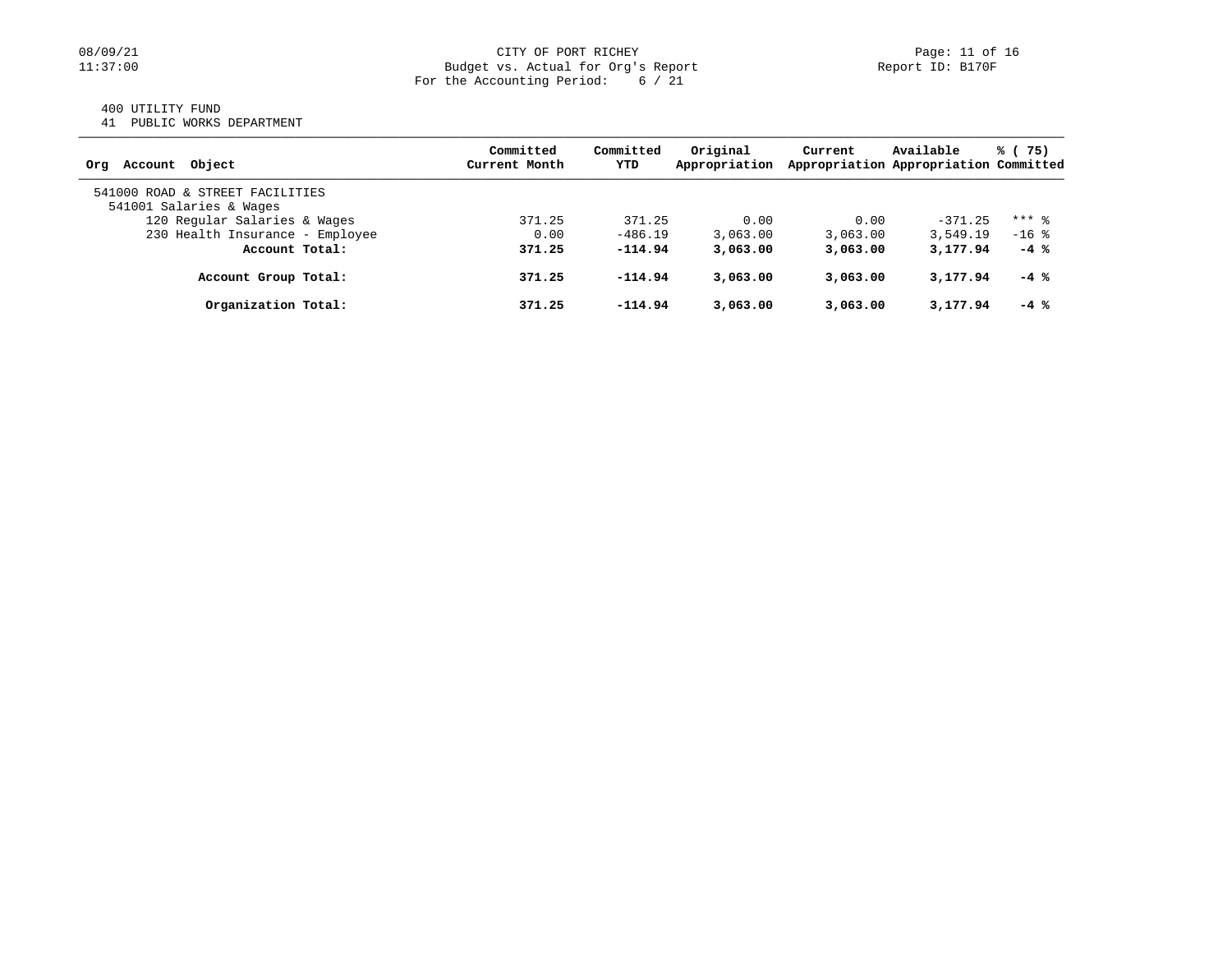# 08/09/21 CITY OF PORT RICHEY Page: 12 of 16<br>
Budget vs. Actual for Org's Report Page: 12 of 16<br>
Page: 12 of 16 Budget vs. Actual for Org's Report For the Accounting Period: 6 / 21

### 400 UTILITY FUND 82 DEBT SERVICE

| Object<br>Ora<br>Account                | Committed<br>Current Month | Committed<br>YTD | Original<br>Appropriation | Current    | Available<br>Appropriation Appropriation Committed | % (75)  |
|-----------------------------------------|----------------------------|------------------|---------------------------|------------|----------------------------------------------------|---------|
| 582000                                  |                            |                  |                           |            |                                                    |         |
| 582700 DEBT SERVICE                     |                            |                  |                           |            |                                                    |         |
| 713 Bond Principal                      | 0.00                       | 0.00             | 110,000.00                | 110,000.00 | 110,000.00                                         | 0 %     |
| 728 Interest 2005D Bond                 | 0.00                       | 0.00             | 68,975.00                 | 68,975.00  | 68,975.00                                          | 0 %     |
| 729 Interest Expense - Series 2016 Bond | 0.00                       | 32,837.50        | 0.00                      | 0.00       | $-32,837.50$                                       | $***$ 8 |
| 730 Cost of Bond                        | 0.00                       | 1,057.54         | 0.00                      | 0.00       | $-1.057.54$                                        | $***$ 2 |
| Account Total:                          | 0.00                       | 33,895.04        | 178,975.00                | 178,975.00 | 145,079.96                                         | 19 %    |
| Account Group Total:                    | 0.00                       | 33,895.04        | 178,975.00                | 178,975.00 | 145,079.96                                         | 19 %    |
| Organization Total:                     | 0.00                       | 33,895.04        | 178,975.00                | 178,975.00 | 145,079.96                                         | 19%     |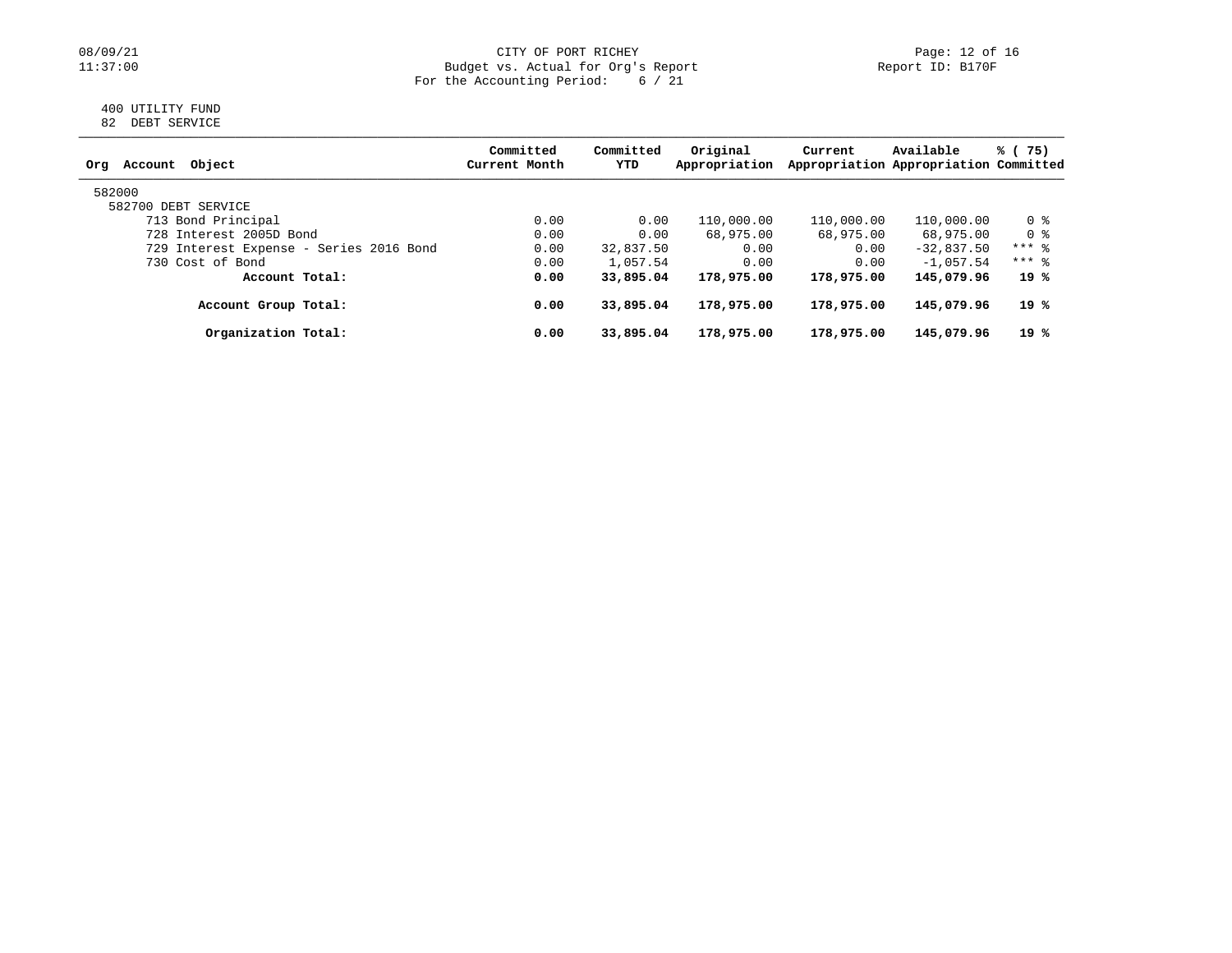## 08/09/21 CITY OF PORT RICHEY Page: 13 of 16<br>11:37:00 Budget vs. Actual for Org's Report Page: 13 Of 16<br>Report ID: B170F Budget vs. Actual for Org's Report For the Accounting Period: 6 / 21

### 400 UTILITY FUND 90 CONTINGENCIES

| Object<br>Account<br>Orq             |             | Committed<br>Current Month | Committed<br>YTD | Original<br>Appropriation            | Current      | Available<br>Appropriation Appropriation Committed | % (75)         |
|--------------------------------------|-------------|----------------------------|------------------|--------------------------------------|--------------|----------------------------------------------------|----------------|
| 590000                               |             |                            |                  |                                      |              |                                                    |                |
| 590910 RESERVE CONTINGENCIES         |             |                            |                  |                                      |              |                                                    |                |
| 990 Contingencies                    |             | 0.00                       | 0.00             | 94,364.00                            | 94,364.00    | 94,364.00                                          | 0 %            |
| Account Total:                       |             | 0.00                       | 0.00             | 94,364.00                            | 94,364.00    | 94,364.00                                          | 0 %            |
| 590911 RESERVE FLCLASS CONTINGENCIES |             |                            |                  |                                      |              |                                                    |                |
| 990 Contingencies                    |             | 0.00                       | 0.00             | 1,004,802.00                         | 1,004,802.00 | 1,004,802.00                                       | 0 <sub>8</sub> |
| Account Total:                       |             | 0.00                       | 0.00             | 1,004,802.00                         |              | 1,004,802.00 1,004,802.00                          | 0 %            |
| 590912 RESERVE FLFIT CONTINGENCIES   |             |                            |                  |                                      |              |                                                    |                |
| 990 Contingencies                    |             | 0.00                       | 0.00             | 1,004,802.00                         | 1,004,802.00 | 1,004,802.00                                       | 0 <sup>8</sup> |
| Account Total:                       |             | 0.00                       | 0.00             | 1,004,802.00                         | 1,004,802.00 | 1,004,802.00                                       | 0 %            |
| Account Group Total:                 |             | 0.00                       | 0.00             | 2,103,968.00                         | 2,103,968.00 | 2,103,968.00                                       | 0 %            |
| Organization Total:                  |             | 0.00                       | 0.00             | 2,103,968.00                         | 2,103,968.00 | 2,103,968.00                                       | 0 %            |
|                                      |             |                            |                  |                                      |              |                                                    |                |
|                                      | Fund Total: |                            |                  | 234,265.45 1,806,059.01 5,552,837.00 |              | 5,552,837.00 3,746,777.99                          | 33%            |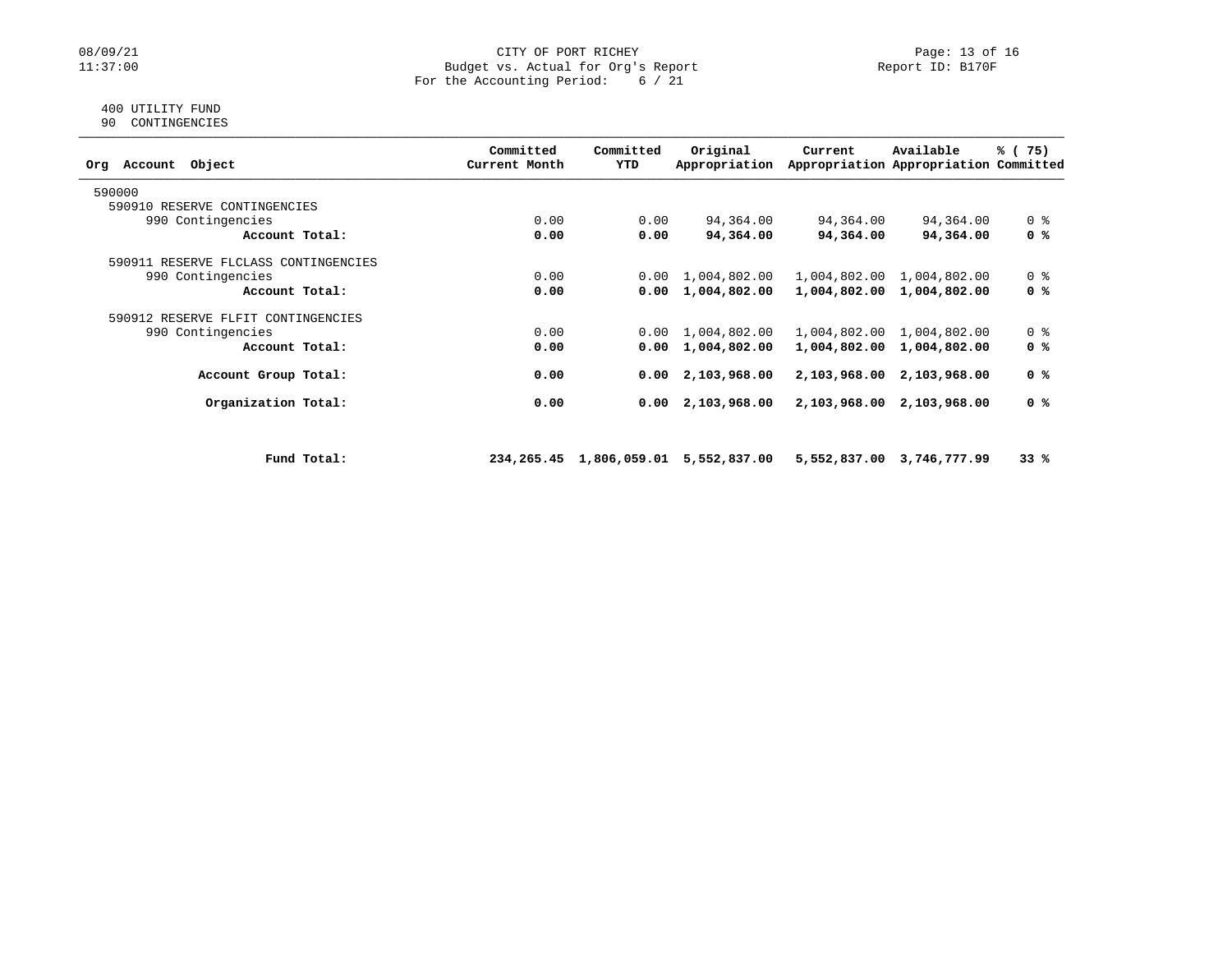# 08/09/21 CITY OF PORT RICHEY Page: 14 of 16<br>
Budget vs. Actual for Org's Report Page: 14 of 16<br>
Page: 14 of 16 Budget vs. Actual for Org's Report For the Accounting Period: 6 / 21

### 430 WATER IMPACT FEES 30 WATER IMPACT FEES

| Object<br>Account<br>Orq      | Committed<br>Current Month | Committed<br>YTD | Original<br>Appropriation | Current   | Available<br>Appropriation Appropriation Committed | % (75) |  |
|-------------------------------|----------------------------|------------------|---------------------------|-----------|----------------------------------------------------|--------|--|
| 530000                        |                            |                  |                           |           |                                                    |        |  |
| 530300 Operating Expenditures |                            |                  |                           |           |                                                    |        |  |
| 468 Mains/Repairs             | 0.00                       | 0.00             | 50,000.00                 | 50,000.00 | 50,000.00                                          | 0 %    |  |
| Account Total:                | 0.00                       | 0.00             | 50,000.00                 | 50,000.00 | 50,000.00                                          | 0 %    |  |
| Account Group Total:          | 0.00                       | 0.00             | 50,000.00                 | 50,000.00 | 50,000.00                                          | 0 %    |  |
| Organization Total:           | 0.00                       | 0.00             | 50,000.00                 | 50,000.00 | 50,000.00                                          | 0 %    |  |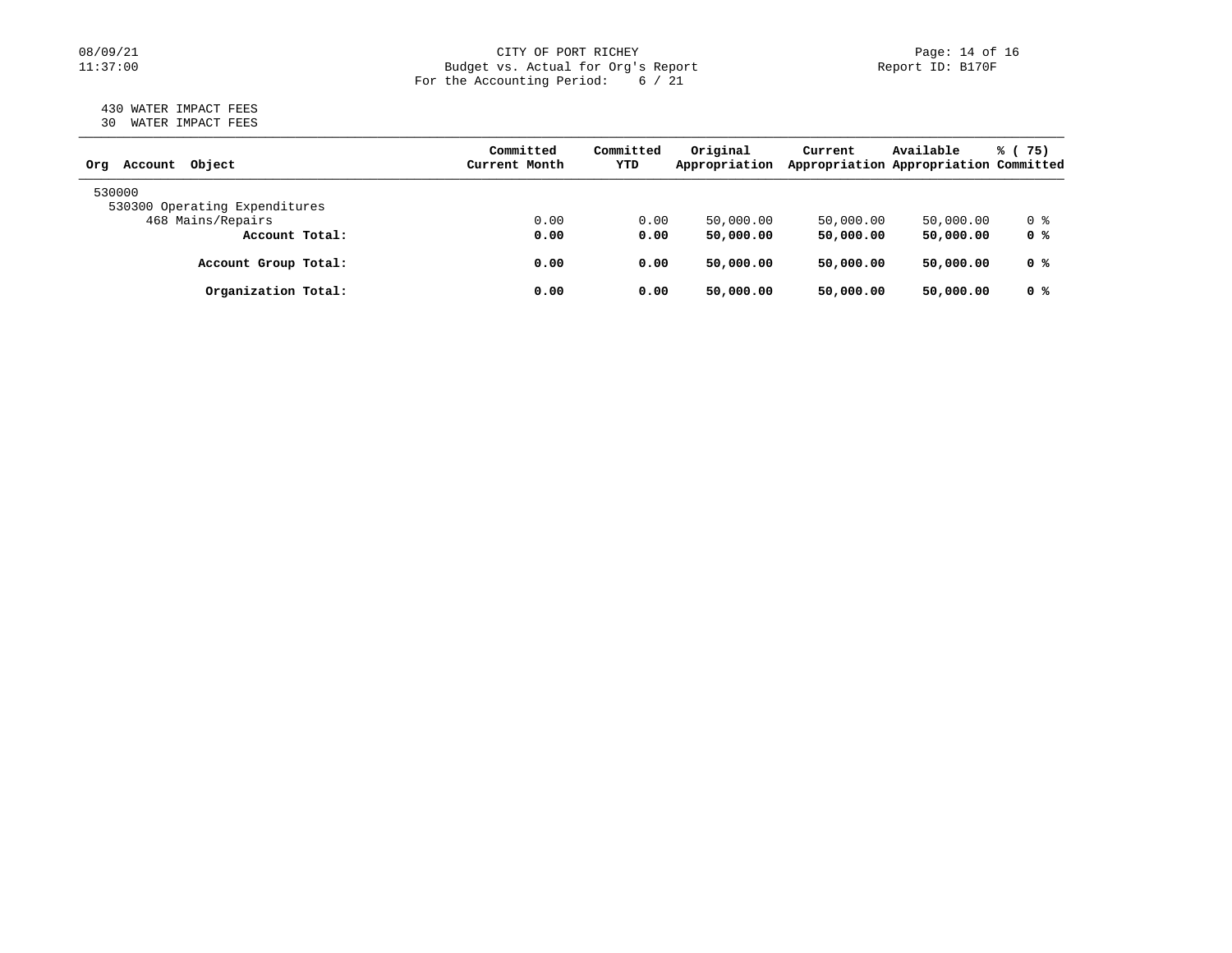# 08/09/21 CITY OF PORT RICHEY Page: 15 of 16<br>Budget vs. Actual for Org's Report Page: 15 of 16<br>Report ID: B170F Budget vs. Actual for Org's Report For the Accounting Period: 6 / 21

### 430 WATER IMPACT FEES 90 CONTINGENCIES

| Committed<br>Current Month | Committed<br>YTD | Original<br>Appropriation | Current                                                              | Available  | % (75)                                                                                                                                                          |
|----------------------------|------------------|---------------------------|----------------------------------------------------------------------|------------|-----------------------------------------------------------------------------------------------------------------------------------------------------------------|
|                            |                  |                           |                                                                      |            |                                                                                                                                                                 |
|                            |                  |                           |                                                                      |            |                                                                                                                                                                 |
| 0.00                       |                  | 176,166.00                |                                                                      | 176,166.00 | 0 <sup>8</sup>                                                                                                                                                  |
| 0.00                       |                  | 176,166.00                |                                                                      | 176,166.00 | 0 %                                                                                                                                                             |
|                            |                  |                           |                                                                      |            |                                                                                                                                                                 |
| 0.00                       |                  | 97,500.00                 |                                                                      | 97,500.00  | 0 <sup>8</sup>                                                                                                                                                  |
| 0.00                       |                  | 97,500.00                 |                                                                      | 97,500.00  | 0 %                                                                                                                                                             |
|                            |                  |                           |                                                                      |            |                                                                                                                                                                 |
| 0.00                       |                  | 97,500.00                 |                                                                      | 97,500.00  | 0 <sup>8</sup>                                                                                                                                                  |
| 0.00                       |                  | 97,500.00                 |                                                                      | 97,500.00  | 0 %                                                                                                                                                             |
| 0.00                       |                  | 371,166.00                |                                                                      | 371,166.00 | 0 %                                                                                                                                                             |
| 0.00                       |                  | 371,166.00                |                                                                      | 371,166.00 | 0 %                                                                                                                                                             |
|                            |                  |                           |                                                                      |            |                                                                                                                                                                 |
| 0.00                       |                  | 421,166.00                |                                                                      | 421,166.00 | 0 %                                                                                                                                                             |
|                            |                  |                           | 0.00<br>0.00<br>0.00<br>0.00<br>0.00<br>0.00<br>0.00<br>0.00<br>0.00 |            | Appropriation Appropriation Committed<br>176,166.00<br>176,166.00<br>97,500.00<br>97,500.00<br>97,500.00<br>97,500.00<br>371,166.00<br>371,166.00<br>421,166.00 |